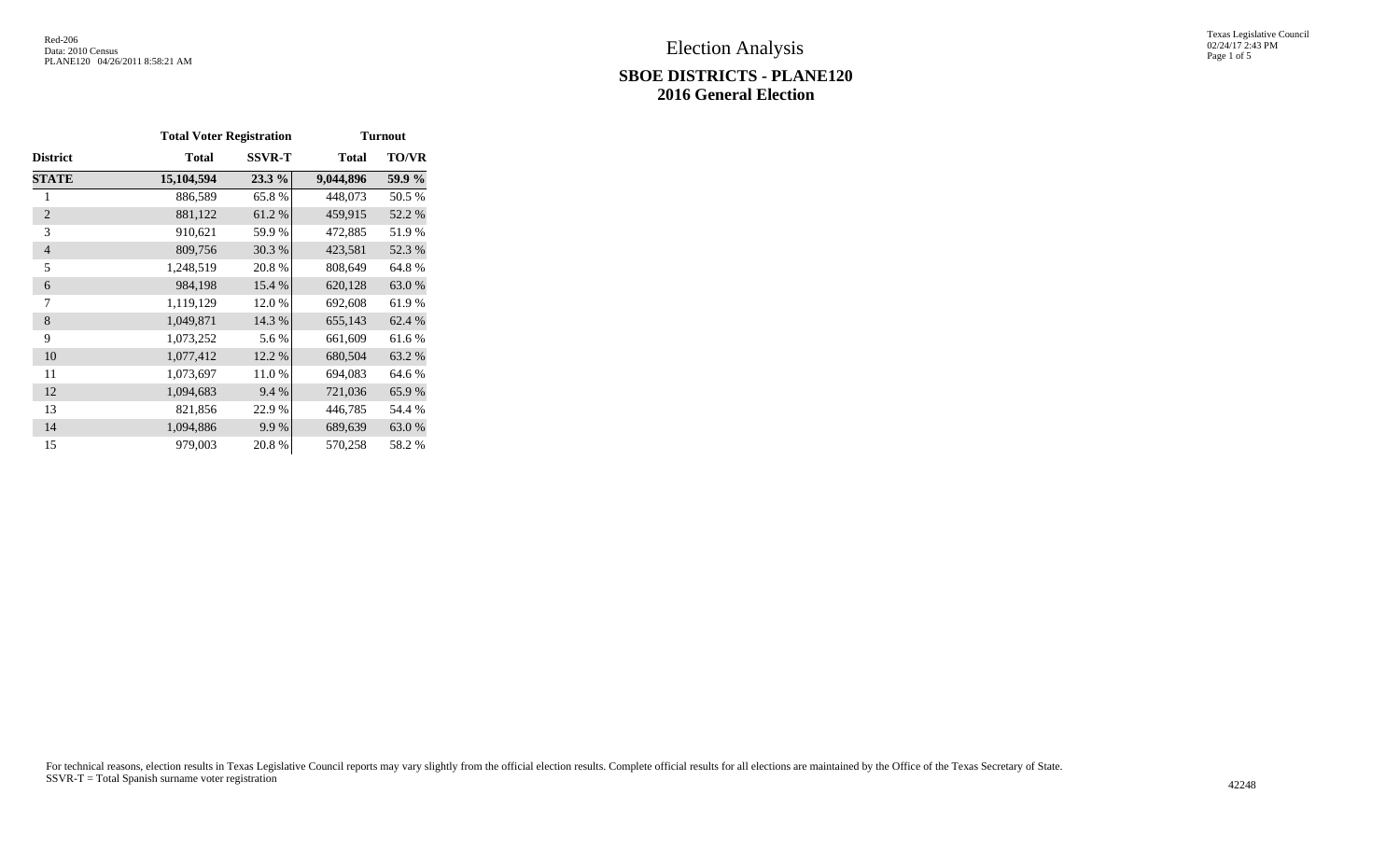# **SBOE DISTRICTS - PLANE120 2016 General Election**

|                 |                   |                   | <b>PRESIDENT</b>   |                    |                    |                    | <b>RR COMM1</b>    |                     |                    | <b>SUP CT 3</b>   |
|-----------------|-------------------|-------------------|--------------------|--------------------|--------------------|--------------------|--------------------|---------------------|--------------------|-------------------|
| <b>District</b> | <b>Clinton-D</b>  | Trump-R           | Johnson-L          | Stein-G            | Write-In-W         | Yarbrough-D        | <b>Christian-R</b> | <b>Miller-L</b>     | Salinas-G          | Lehrmann-R        |
| <b>STATE</b>    | 3,877,626 43.2 %  | 4,684,288 52.2 %  | 283,462<br>$3.2\%$ | 71,546<br>$0.8 \%$ | 64,938<br>$0.7 \%$ | 3,361,857<br>38.4% | 4,648,357 53.1 %   | 462,163<br>5.3 $\%$ | 286,066<br>$3.3\%$ | 4,807,466 54.8 %  |
|                 | 57.4 %<br>255,909 | 37.9 %<br>169,214 | 13,066<br>2.9 %    | 4,561<br>1.0 %     | 0.7%<br>3,215      | 218,466 51.3 %     | 156,752<br>36.8%   | 19,102<br>4.5 %     | 31,634<br>7.4 %    | 38.3 %<br>163,418 |
| 2               | 234,172 51.4 %    | 204,262 44.9 %    | 2.5 %<br>11,243    | 3,626<br>$0.8\%$   | 1,897<br>$0.4\%$   | 203,846 46.7 %     | 185,987 42.7 %     | 20,018<br>4.6 %     | 26,215<br>6.0%     | 191,771 43.9 %    |
|                 | 60.2 %<br>282,715 | 163,940 34.9 %    | 2.8%<br>13,075     | 5,190<br>1.1 %     | 4,348<br>0.9%      | 249,027<br>55.4 %  | 152,902<br>34.0 %  | 20,647<br>4.6 %     | 27,147<br>6.0 %    | 161,444<br>35.9%  |
|                 | 78.7 %<br>333,156 | 76,478<br>18.1 %  | 8,402<br>2.0 %     | 4,196<br>$1.0\%$   | 0.2 %<br>988       | 308,714<br>74.1 %  | 77,977<br>18.7 %   | 14,057<br>3.4 %     | 15,702<br>3.8 %    | 82,659<br>19.8%   |
|                 | 377,928<br>47.0 % | 376,417<br>46.8 % | 31,754<br>4.0 %    | 9,327<br>1.2 %     | 8,321<br>1.0%      | 308,195<br>39.5 %  | 380,843<br>48.8 %  | 57,886<br>7.4 %     | 33,918<br>4.3 %    | 400,495 51.2 %    |
| 6               | 286,931<br>46.3%  | 301,142 48.6 %    | 22,256<br>$3.6\%$  | 5,396<br>$0.9\%$   | 4,053<br>$0.7\%$   | 228,483<br>37.5 %  | 319,999 52.6 %     | 44,361<br>7.3 %     | 15,714<br>2.6 %    | 339,024 55.7 %    |
|                 | 255,474 37.1 %    | 407,386 59.2 %    | 17,996<br>2.6 %    | 4,012<br>$0.6\%$   | 3,218<br>$0.5\%$   | 233,700 34.5 %     | 401,489<br>59.3 %  | 29,372<br>4.3 %     | 12,381<br>1.8%     | 412,664<br>60.9 % |
| 8               | 205,760 31.5 %    | 416,239<br>63.7 % | 3.2 %<br>21,034    | 4,408<br>0.7%      | 5,811<br>0.9%      | 177,223<br>27.7 %  | 416,077<br>65.1 %  | 31,838<br>5.0 %     | 13,650<br>2.1%     | 425,067<br>66.5 % |
|                 | 22.7 %<br>148,687 | 486,392 74.1 %    | 13,987<br>2.1 %    | 2,621<br>$0.4\%$   | 4,542<br>$0.7\%$   | 139,938<br>21.9 %  | 467,142 73.1 %     | 23,935<br>3.7 %     | 8,376<br>1.3 %     | 472,529<br>74.0 % |
| 10              | 287,936 42.5 %    | 346,670 51.2 %    | 28,054<br>4.1 %    | 6,550<br>$1.0\%$   | 8,087<br>$1.2\%$   | 243,623<br>37.0 %  | 345,690 52.6 %     | 45,793<br>7.0 %     | 22,543<br>3.4%     | 358,662 54.5 %    |
| 11              | 257,515 37.3 %    | 397,155 57.6 %    | 25,348<br>3.7 %    | 5,296<br>$0.8\%$   | 4,657<br>$0.7\%$   | 220,409<br>32.4 %  | 407,353 59.8 %     | 35,835<br>5.3 %     | 17,033<br>2.5 %    | 420,040<br>61.6 % |
| 12              | 315,973 44.4 %    | 356,576 50.1 %    | 27,366<br>3.8%     | 5,275<br>0.7%      | 6,398<br>0.9%      | 256,713<br>37.0 %  | 375,341 54.2 %     | 43,463<br>6.3 %     | 17,474<br>2.5 %    | 394,073 56.7 %    |
| 13              | 324,952<br>73.5 % | 102,622 23.2 %    | 10,380<br>2.3 %    | 3,710<br>$0.8\%$   | 702<br>0.2%        | 296,753<br>68.2 %  | 104,145 23.9 %     | 17,083<br>3.9 %     | 17,271<br>4.0 %    | 109,296<br>25.1 % |
| 14              | 28.8%<br>195,965  | 453,354<br>66.5 % | 3.2 %<br>21,652    | 4,621<br>$0.7\%$   | 5,739<br>$0.8\%$   | 173,019<br>25.9 %  | 449,322<br>67.2 %  | 32,587<br>4.9 %     | 14,012<br>2.1 %    | 460,439<br>68.7 % |
| 15              | 20.3 %<br>114,553 | 75.5 %<br>426,441 | 3.2 %<br>17,849    | 2,757<br>$0.5\%$   | $0.5\%$<br>2,962   | 103,748<br>18.9 %  | 407,338<br>74.0 %  | 26,186<br>4.8%      | 12,996<br>2.4 %    | 415,885<br>75.6 % |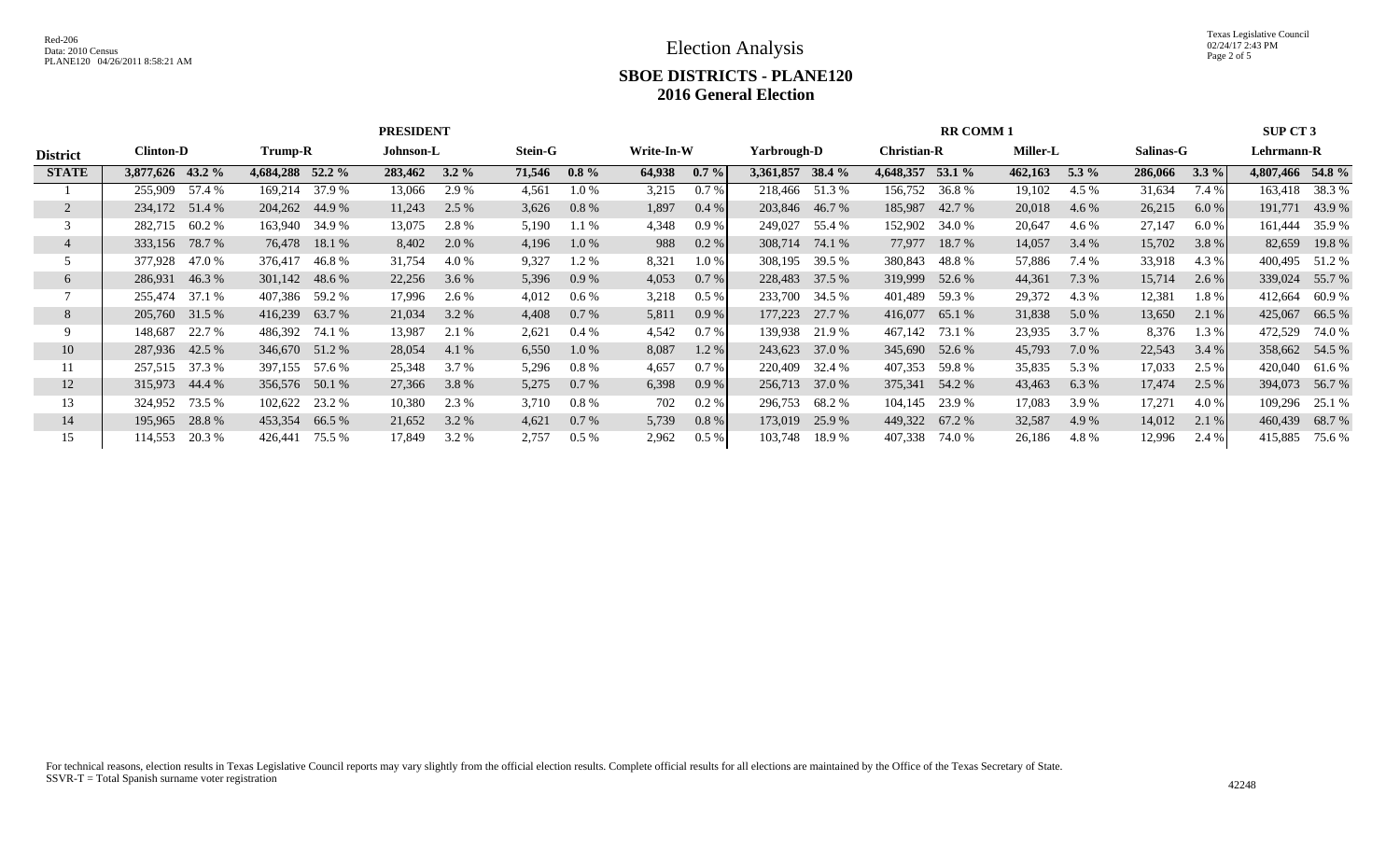Texas Legislative Council 02/24/17 2:43 PM Page 3 of 5

## **SBOE DISTRICTS - PLANE120 2016 General Election**

|                 |                   | SUP CT 3           |                    |                   | SUP CT 5          |                    | <b>SUP CT 9</b>     |                   |                   |                    |  |
|-----------------|-------------------|--------------------|--------------------|-------------------|-------------------|--------------------|---------------------|-------------------|-------------------|--------------------|--|
| <b>District</b> | Westergren-D      | <b>Glass-L</b>     | <b>Munoz-G</b>     | Green-R           | Garza-D           | Oxford-L           | Waterbury-G         | Guzman-R          | <b>Robinson-D</b> | <b>Fulton-L</b>    |  |
| <b>STATE</b>    | 3,377,983 38.5 %  | 348,336<br>4.0 $%$ | 232,643<br>$2.7\%$ | 4,757,840 54.3 %  | 3,608,430 41.2 %  | 288,474<br>$3.3\%$ | 107,722<br>$1.2 \%$ | 4,883,916 55.8 %  | 3,445,814 39.4 %  | 304,559<br>$3.5\%$ |  |
|                 | 50.5 %<br>215,387 | 17,566<br>4.1 %    | 30,218<br>7.1 %    | 161,912 38.0 %    | 242,956 57.0 %    | 13,318<br>3.1 %    | 8,004<br>1.9 %      | 42.5 %<br>181,108 | 221,874<br>52.1 % | 3.3 %<br>14,000    |  |
|                 | 47.6 %<br>207,997 | 3.3 %<br>14,640    | 22,923<br>5.2 %    | 189,820<br>43.4 % | 230,354<br>52.7 % | 11,251<br>2.6 %    | 5,665<br>1.3%       | 208,917<br>48.0%  | 207,188<br>47.6 % | 12,936<br>3.0 %    |  |
|                 | 247,244<br>55.1 % | 18,003<br>4.0 %    | 22,393<br>5.0 %    | 156,145<br>34.7 % | 273,454<br>60.7 % | 13,251<br>2.9 %    | 7,495<br>1.7%       | 174,251<br>38.8 % | 253,232 56.4 %    | 13,486<br>3.0 %    |  |
|                 | 308,654<br>74.1 % | 10,072<br>2.4 %    | 15,153<br>3.6 %    | 81,594<br>19.5 %  | 322,285<br>77.2 % | 7,703<br>1.8%      | 5,863<br>1.4 %      | 22.1 %<br>92,069  | 311,669<br>74.8%  | 7,728<br>1.9 %     |  |
|                 | 318,805<br>40.8 % | 41,160<br>5.3 %    | 21,712<br>2.8%     | 393,325<br>50.3 % | 341,550<br>43.7 % | 33,829<br>4.3 %    | 13,198<br>1.7%      | 404,807<br>51.9%  | 326,861<br>41.9 % | 35,085<br>4.5 %    |  |
| O               | 236,125<br>38.8%  | 21,538<br>3.5 %    | 12,473<br>2.0 %    | 330,023 54.1 %    | 253,961<br>41.7 % | 18,444<br>3.0 %    | 7,234<br>1.2%       | 346,805<br>56.9%  | 236,132 38.8 %    | 18,801<br>3.1 %    |  |
|                 | 233,237<br>34.4 % | 21,320<br>3.1 %    | 10,164<br>$1.5\%$  | 411,619<br>60.8 % | 240,508<br>35.5 % | 18,895<br>2.8%     | 5,965<br>$0.9\%$    | 413,599<br>61.1 % | 236,444<br>34.9 % | 19,522<br>2.9 %    |  |
| 8               | 177,632 27.8 %    | 23,600<br>3.7 %    | 12,630<br>2.0 %    | 424,338 66.4 %    | 188,199<br>29.5 % | 19,804<br>3.1%     | 6,539<br>1.0%       | 67.2 %<br>428,863 | 181,152<br>28.4 % | 21,281<br>3.3 %    |  |
|                 | 138,756 21.7 %    | 20,622<br>3.2 %    | 6,852<br>1.1 %     | 475,509<br>74.5 % | 140,276<br>22.0 % | 17,447<br>2.7 %    | 4,720<br>$0.7\%$    | 73.5 %<br>468,450 | 142,185<br>22.3 % | 19,811<br>3.1 %    |  |
| 10              | 248,850 37.8 %    | 36,724<br>5.6 %    | 14,183<br>2.2 %    | 353,670 53.8 %    | 263,311 40.1 %    | 30,939<br>4.7 %    | 9,004<br>1.4 %      | 359,220<br>54.7 % | 255,020<br>38.8%  | 32,512<br>5.0 %    |  |
| 11              | 219,975 32.3 %    | 28,785<br>4.2 %    | 12,987<br>1.9%     | 414,865<br>60.8 % | 234,203<br>34.3 % | 24,659<br>3.6 %    | 8,173<br>1.2 %      | 419,902<br>61.7 % | 226,787<br>33.3 % | 3.7 %<br>25,446    |  |
| 12              | 257,478 37.1 %    | 30,223<br>4.4 %    | 12,716<br>1.8%     | 382,584 55.2 %    | 277,710 40.0 %    | 25,537<br>3.7%     | 7,605<br>1.1%       | 395,914<br>57.1 % | 263,120<br>38.0 % | 26,312<br>3.8 %    |  |
| 13              | 295,709<br>67.9 % | 14,758<br>3.4 %    | 15,683<br>3.6 %    | 106,512 24.5 %    | 311,715<br>71.6 % | 11,463<br>2.6 %    | 5,374<br>1.2%       | 116,571<br>26.8%  | 302,081<br>69.4 % | 11,334<br>2.6 %    |  |
| 14              | 171,902 25.7 %    | 27,140<br>4.1 %    | 10,450<br>$1.6\%$  | 458,258<br>68.5 % | 180,268<br>27.0 % | 23,145<br>3.5 %    | 7,174<br>$1.1\%$    | 457,792<br>68.4 % | 177,794<br>26.6 % | 24,863<br>3.7 %    |  |
| 15              | 100,232<br>18.2 % | 4.0 %<br>22,185    | 2.2 %<br>12,106    | 417,666<br>76.0 % | 107,680<br>19.6 % | 18,789<br>3.4 %    | 5,709<br>1.0%       | 415,648<br>75.6 % | 104,275<br>19.0 % | 21,442<br>3.9 %    |  |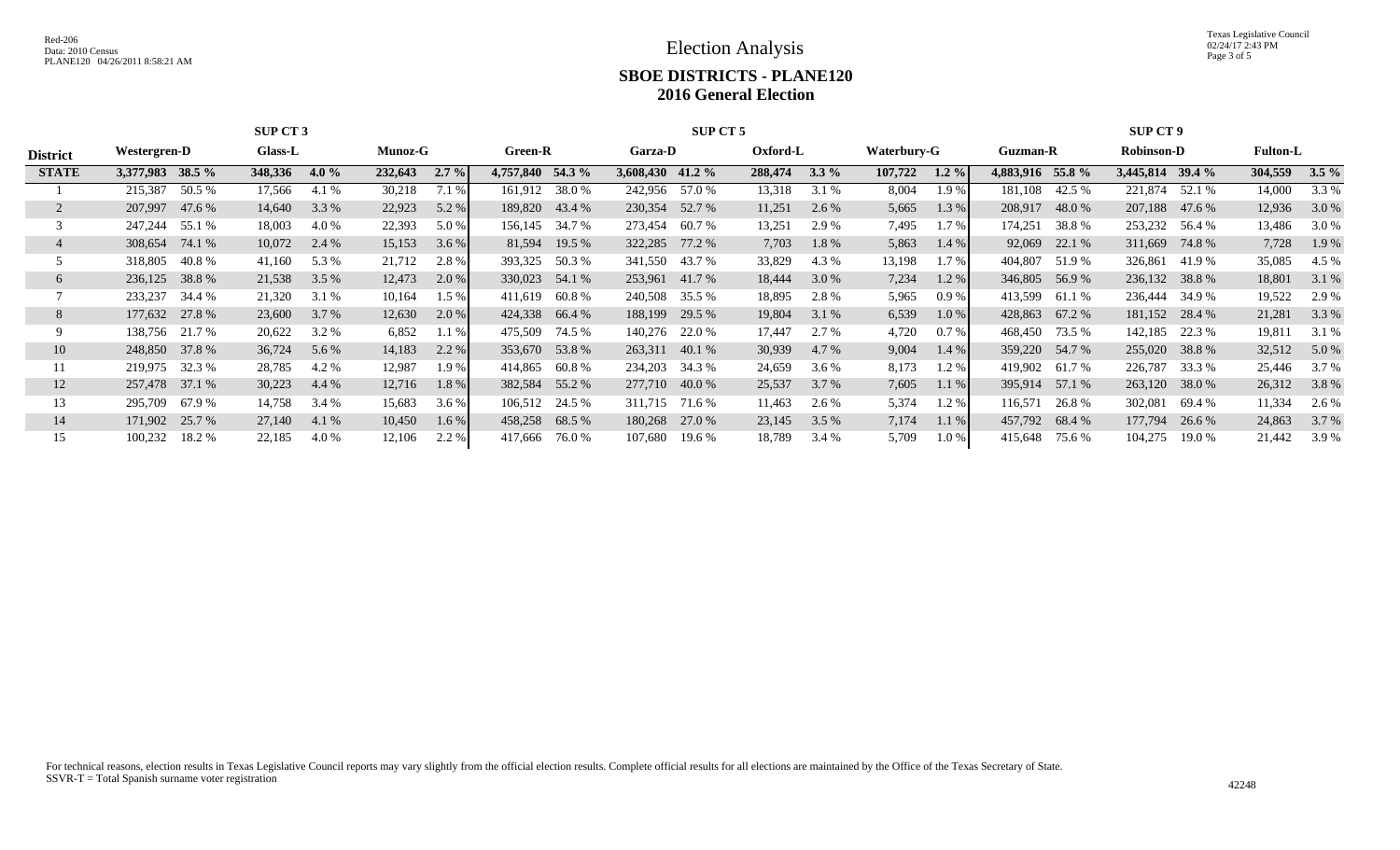Texas Legislative Council 02/24/17 2:43 PM Page 4 of 5

## **SBOE DISTRICTS - PLANE120 2016 General Election**

|                 | <b>SUP CT 9</b> |         |                  |        |                  | CCA <sub>2</sub> |         |         |          |         |                  |           |                  | CCA <sub>5</sub> |                  |         |                  |         | CCA <sub>6</sub> |        |
|-----------------|-----------------|---------|------------------|--------|------------------|------------------|---------|---------|----------|---------|------------------|-----------|------------------|------------------|------------------|---------|------------------|---------|------------------|--------|
| <b>District</b> | Chisholm-G      |         | <b>Mevers-D</b>  |        | <b>Keel-R</b>    |                  | $Ash-L$ |         | Reposa-G |         | <b>Johnson-D</b> |           | <b>Walker-R</b>  |                  | <b>Strange-L</b> |         | Sanders-Castro-G |         | <b>Keasler-R</b> |        |
| <b>STATE</b>    | 118,968         | $1.4\%$ | 3,496,038 40.0 % |        | 4,790,280 54.9 % |                  | 321,601 | $3.7\%$ | 121,412  | $1.4\%$ | 3,511,747        | 40.2 $\%$ | 4,781,627 54.7 % |                  | 248,075          | $2.8\%$ | 192,895          | $2.2\%$ | 4,784,500 55.0 % |        |
|                 | 9,096           | 2.1 %   | 232,339          | 54.8%  | 166,030          | 39.1 %           | 15,629  | 3.7 %   | 10,215   | 2.4 %   | 229,625          | 54.0 %    | 162,713          | 38.3 %           | 11,689           | 2.8 %   | 20,967           | 4.9 %   | 165,341          | 39.1 % |
|                 | 6,643           | 1.5%    | 216,433          | 49.9 % | 195,740          | 45.1 %           | 13,853  | 3.2 %   | 7,821    | 1.8%    | 213,585          | 49.1 %    |                  | 195,176 44.8 %   | 9,992            | 2.3 %   | 16,430           | 3.8%    | 195,140          | 45.1 % |
|                 | 7,830           | 1.7%    | 260,918          | 58.2 % | 161,944          | 36.1 %           | 15,664  | 3.5%    | 10,032   | 2.2 %   | 258,360          | 57.6 %    | 158,041          | 35.2 %           | 11,713           | 2.6 %   | 20,336           | 4.5 %   | 160,827          | 36.0%  |
|                 | 5,144           | 1.2%    | 317,746 76.5 %   |        |                  | 82,610 19.9 %    | 8,660   | 2.1 %   | 6,510    | $1.6\%$ | 316,501          | 76.1 %    | 81,518           | 19.6 %           | 6,752            | $1.6\%$ | 10,864           | $2.6\%$ | 82,264           | 19.9 % |
|                 | 13,840          | 1.8%    | 327,091          | 42.0 % | 398,461          | 51.2 %           | 37,999  | 4.9 %   | 15,296   | 2.0 %   | 332,172          | 42.7 %    | 394,834          | 50.7 %           | 29,225           | 3.8 %   | 21,974           | 2.8%    | 397,480          | 51.3%  |
| $\sigma$        | 7,288           | 1.2%    | 245,893          | 40.6 % | 332,744          | 54.9 %           | 19,786  | 3.3 %   | 7,608    | 1.3 %   | 242,874          | 40.1 %    | 335,701          | 55.4 %           | 15,921           | 2.6 %   | 10,985           | 1.8%    | 331,253          | 54.8%  |
|                 | 7,133           | 1.1%    | 239,987          | 35.6 % | 409,608          | 60.7 %           | 19,207  | 2.8%    | 6,113    | 0.9%    | 238,667          | 35.3 %    | 413,118          | 61.1 %           | 15,577           | 2.3 %   | 8,579            | 1.3 %   | 410,230          | 60.9 % |
| 8               | 7,204           | 1.1%    | 184,657          | 29.0 % | 423,448          | 66.5 %           | 21,658  | 3.4%    | 6,825    | 1.1%    | 183,823          | 28.9 %    |                  | 425,554 66.8%    | 17,666           | 2.8%    | 10,065           | $1.6\%$ | 423,845 66.7 %   |        |
| 9               | 7,090           | 1.1%    | 142,699          | 22.4 % | 469,330          | 73.8 %           | 19,884  | 3.1 %   | 4,319    | $0.7\%$ | 142,347          | 22.3 %    | 474,236          | 74.4 %           | 14,785           | 2.3 %   | 5,884            | 0.9%    | 471,096          | 74.1 % |
| 10              | 9,948           | $1.5\%$ | 252,728          | 38.6 % | 357,066 54.5 %   |                  | 34,775  | 5.3 %   | 10,260   | 1.6%    | 258,078          | 39.5 %    |                  | 355,818 54.4 %   | 26,389           | 4.0 %   | 13,773           | 2.1 %   | 356,703          | 54.7 % |
|                 | 8,247           | 1.2 %   | 226,637          | 33.4 % | 417,525          | 61.5 %           | 26,735  | 3.9%    | 8,188    | 1.2%    | 234,590          | 34.5 %    | 412,977          | 60.8 %           | 20,952           | 3.1 %   | 11,039           | 1.6 %   | 416,354          | 61.5 % |
| 12              | 7,662           | 1.1%    | 262,008          | 37.9 % | 392,713          | 56.8%            | 27,788  | 4.0 %   | 8,285    | 1.2%    | 268,478          | 38.8%     | 388,303          | 56.2 %           | 22,091           | 3.2 %   | 12,304           | 1.8%    | 389,780          | 56.6 % |
| 13              | 5,185           | 1.2 %   | 304,784          | 70.2 % | 109,481          | 25.2 %           | 13,175  | 3.0 %   | 6,893    | 1.6%    | 307,278          | 70.7 %    | 106,372          | 24.5 %           | 9,673            | 2.2 %   | 11,440           | 2.6 %   | 108,765          | 25.1 % |
| 14              | 8,432           | 1.3 %   | 176,805          | 26.5 % | 458,102 68.6 %   |                  | 25,441  | 3.8%    | 7,397    | 1.1%    | 180,277          | 27.0 %    | 458,942          | 68.7 %           | 19,681           | 2.9 %   | 9,130            | $1.4\%$ | 458,332          | 68.8%  |
| 15              | 8,226           | 1.5 %   | 105,313          | 19.2 % | 415.478          | 75.8 %           | 21,347  | 3.9 %   | 5,650    | 1.0%    | 105,092          | 19.2 %    | 418,324          | 76.3 %           | 15,969           | 2.9 %   | 9,125            | $1.7\%$ | 417,090          | 76.3 % |